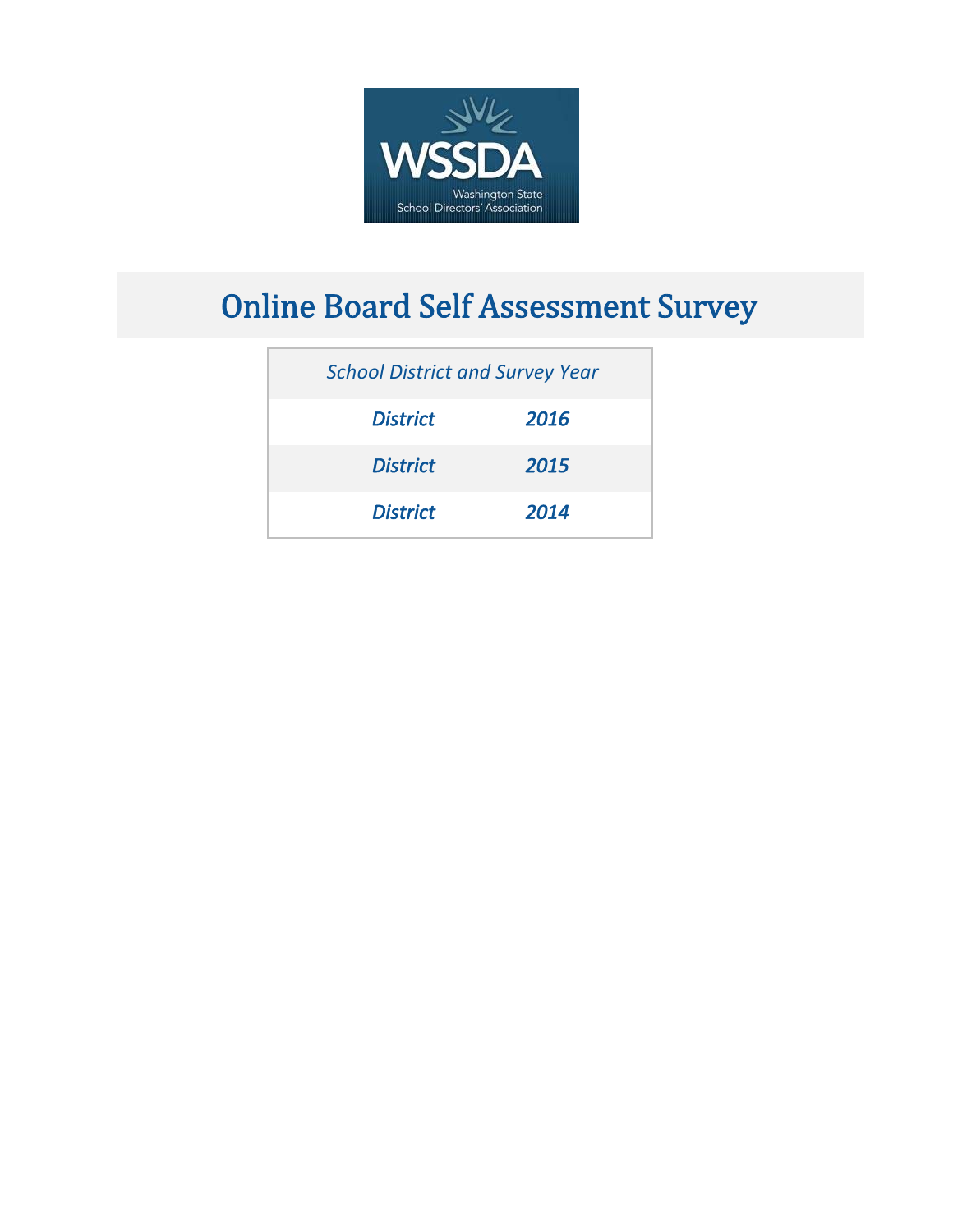**WSSDA** 

Since 2011, school boards across our state have participated in the WSSDA Board Self‐Assessment, which is based on the five Washington School Board Standards. The report generated by the survey questions is thorough and thought‐provoking. Participating boards report that analyzing this data as a team leads to rich and productive discussions.

The data on the following page is organized in a color‐coded, horizontal‐stacked bar chart that shows your results at the level of the five standards. The explanation for the color code is just above the data chart. Subsequent pages show the data from each question, with the page header showing the standard and benchmark the question relates to.

## **Analyzing your Results: Looking at Data**

Start with the following page, which shows your district's aggregated data for each of the five standards. Identify standards that capture strengths, growth areas and or divergent perspectives, then work through the benchmarks and indicators for those standards.

Here is a simple protocol for your use.

#### *Step 1: What do you see?*

*Describe what you see in the data, identify where it is located to the group. This is not about interpretation at this stage, only what you see.*

*List the descriptions on chart paper.*

#### *Step 2: What does the data suggest?*

*Discuss what the data suggests and try to generate different interpretations. Ask clarifying questions of one another to increase clarity and understanding of one another's perspectives.*

*List responses on the chart paper.*

#### *Step 3: Identify goal areas from the lists generated.*

*Step 4: Build two to three goals using the SMART goal framework.*

*Specific, Measurable, Achievable, Relevant and Time bound*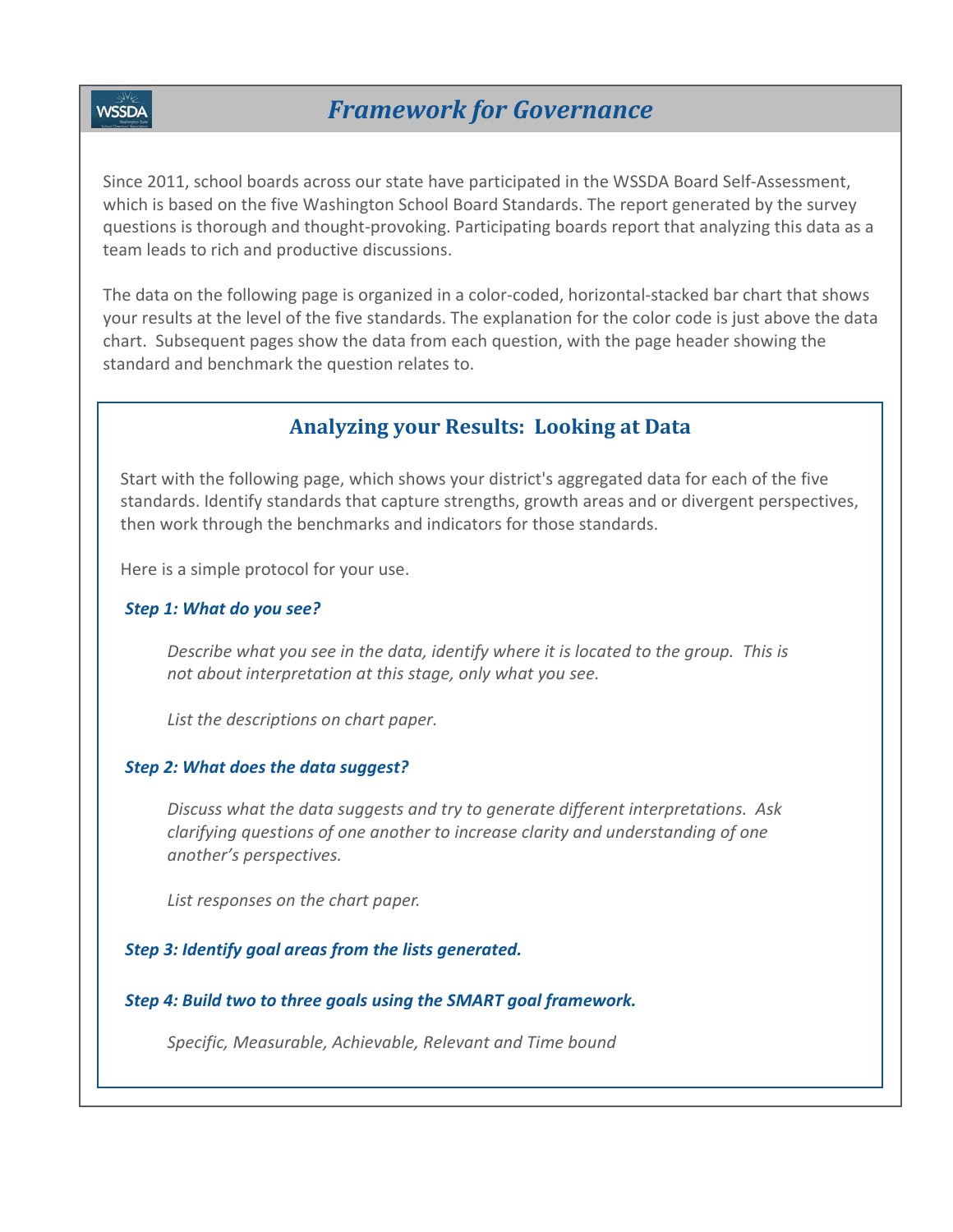